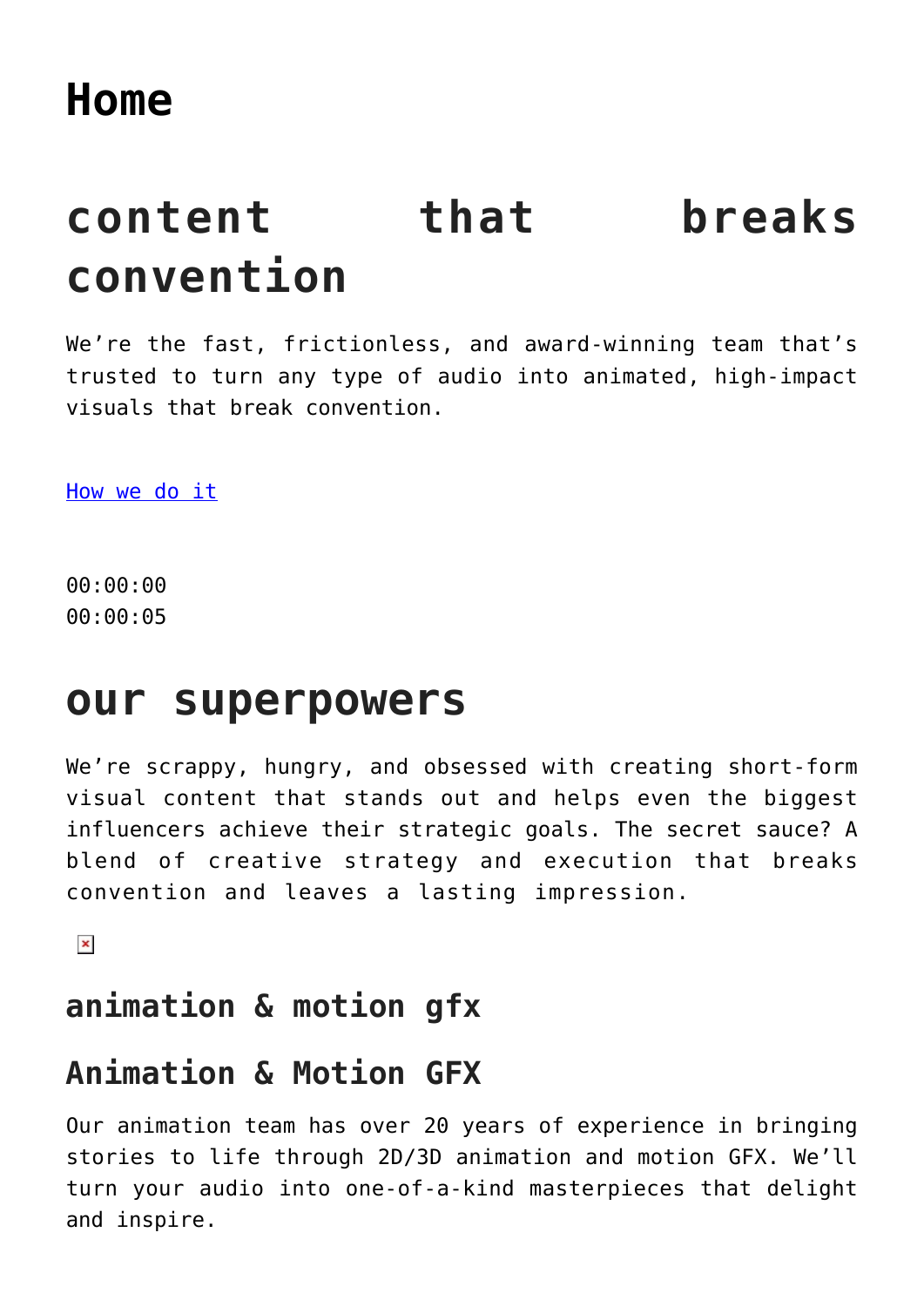[visit the studio](https://foodfightstudios.com/the-studio-animation-services/)

#### **content production**

#### **content production**

Our innovative and immersed team in The Lab is constantly inventing new ways to inspire people toward action. We don't take the path, we make the path.

[visit the lab](https://foodfightstudios.com/the-lab/)

#### **co-development**

#### **co-development**

We love to partner with trailblazers to co-develop new characters, stories, and mini series. In fact, we have something brewing right now and can't wait to share it with the world!

[email us](mailto:info@foodfightstudios.com)

### **latest news**

straight from [the sauce](https://foodfightstudios.com/the-sauce/)

## **food fight in action**

We've worked with podcasters, authors, film directors, musicians, and entrepreneurs to bring their audio to life through original and unconventional content that sticks. See how<sup>1</sup>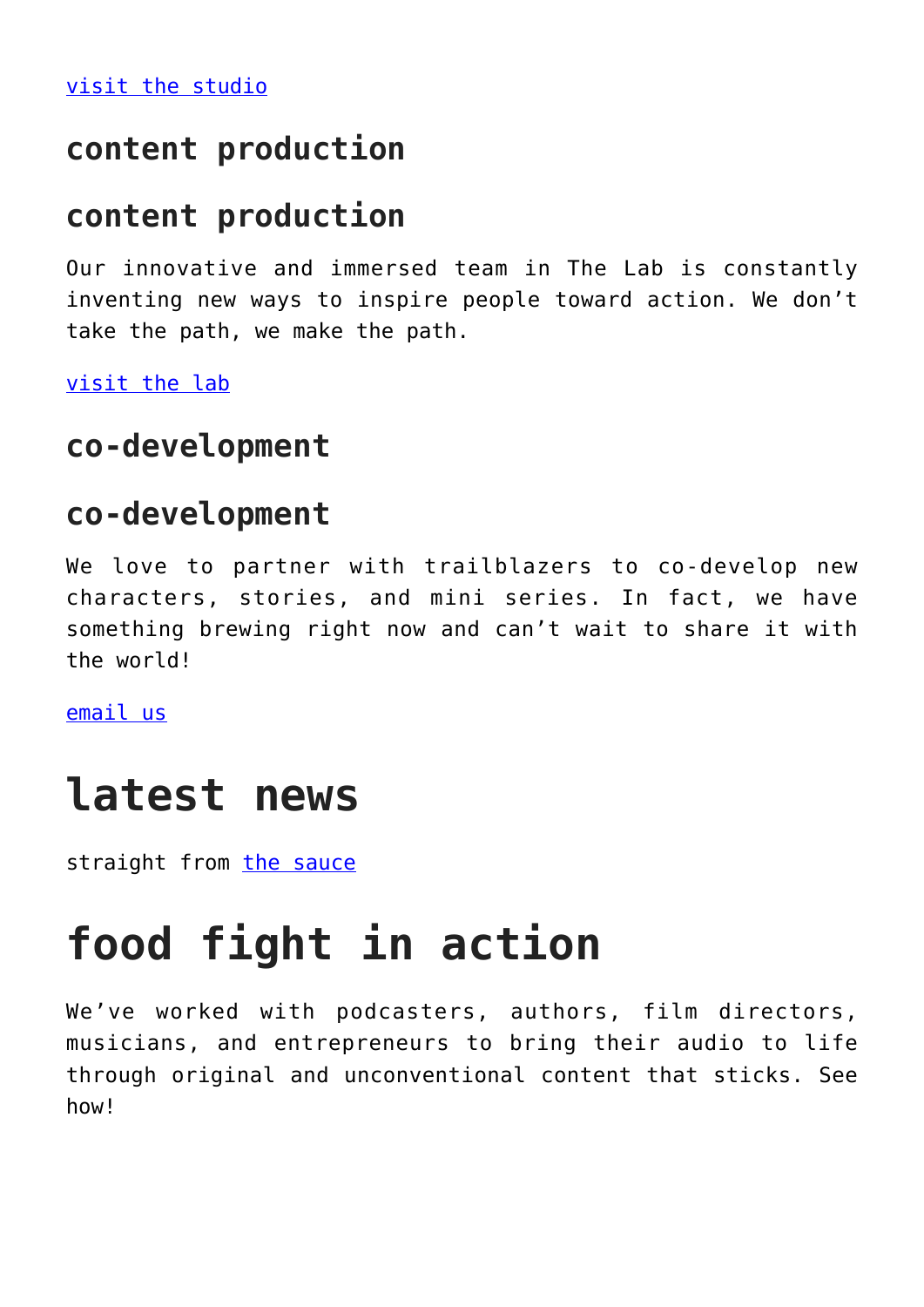[#blog](https://foodfightstudios.com/category/blog/) / [#branding](https://foodfightstudios.com/category/branding/) / [#insights](https://foodfightstudios.com/category/insights/) / [#thelab](https://foodfightstudios.com/category/blog/thelab/)

#### **[From Crisis to Creative: Essential Lessons Learned](https://foodfightstudios.com/from-crisis-to-creative-everything-we-learned-in-unpredictable-times/)**

[#animation](https://foodfightstudios.com/category/animation/) / [#blog](https://foodfightstudios.com/category/blog/) / [#codevelopment](https://foodfightstudios.com/category/co-development/)

#### **[Spartan Race's Unbreakable CEO](https://foodfightstudios.com/spartan-race-unbreakable-ceo/)**

[#animation](https://foodfightstudios.com/category/animation/)

/ [#branding](https://foodfightstudios.com/category/branding/)

/ [#casestudy](https://foodfightstudios.com/category/case-study/)

**[Emmy Award Winner: Dreamer Documentary](https://foodfightstudios.com/brand-work-dreamer-documentary/)**

[#animation](https://foodfightstudios.com/category/animation/)

/ [#blog](https://foodfightstudios.com/category/blog/)

/ [#howto](https://foodfightstudios.com/category/how-to/)

/ [#insights](https://foodfightstudios.com/category/insights/)

**[8 Ways Brands Can Use Animation to Enable Digital](https://foodfightstudios.com/8-ways-brand-can-use-animation-for-digital-content/) [Content, Especially Now](https://foodfightstudios.com/8-ways-brand-can-use-animation-for-digital-content/)**

**as seen in**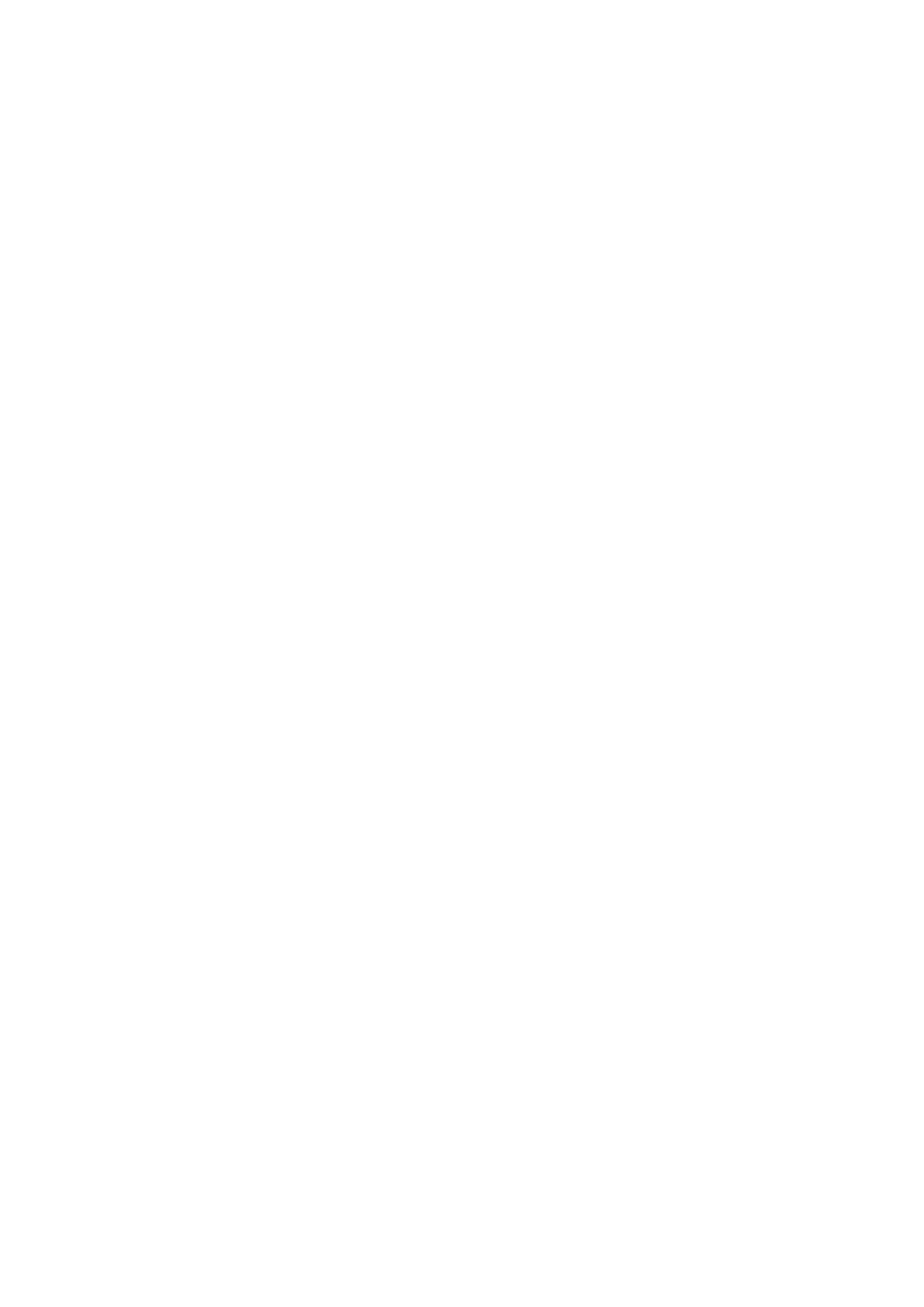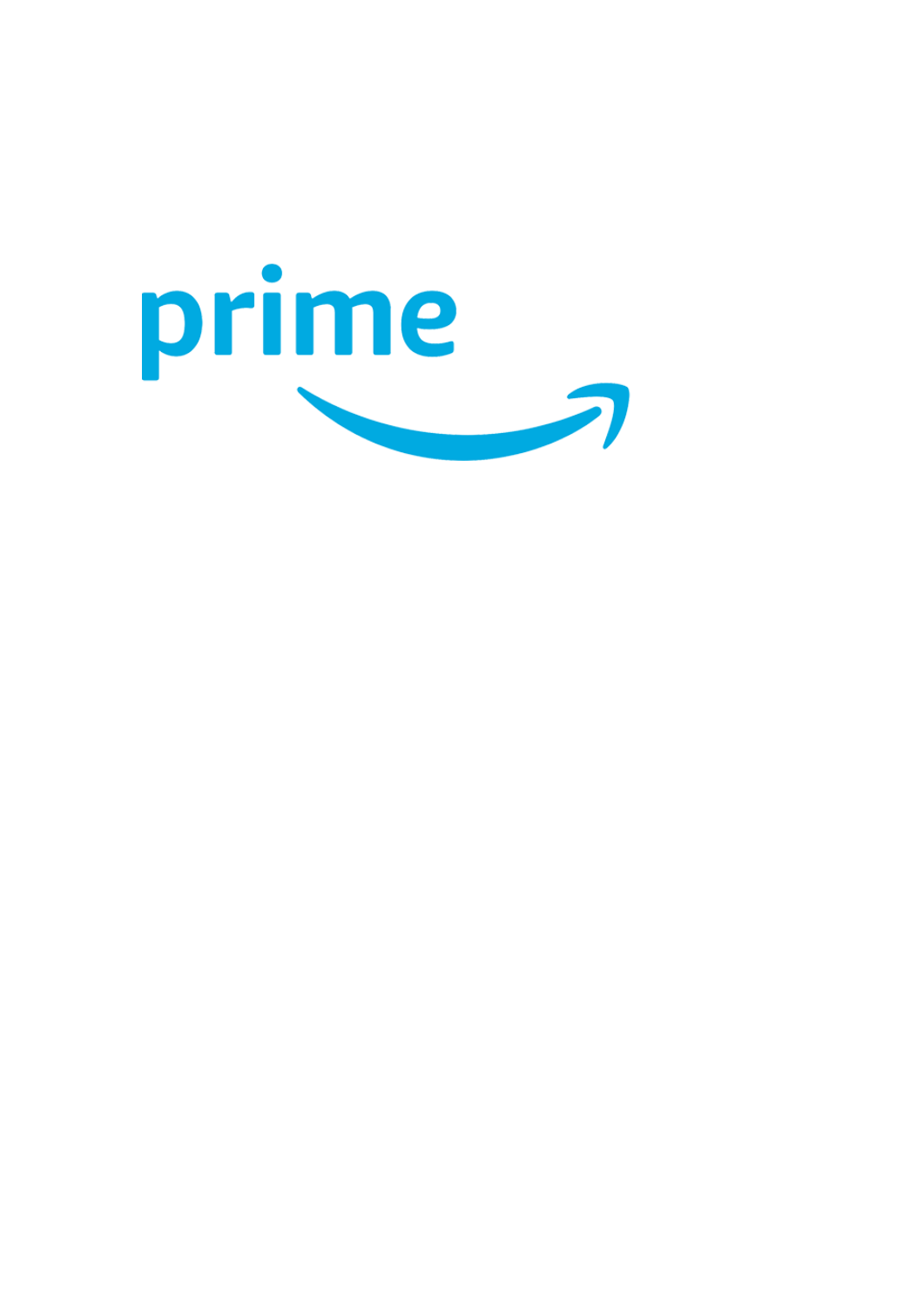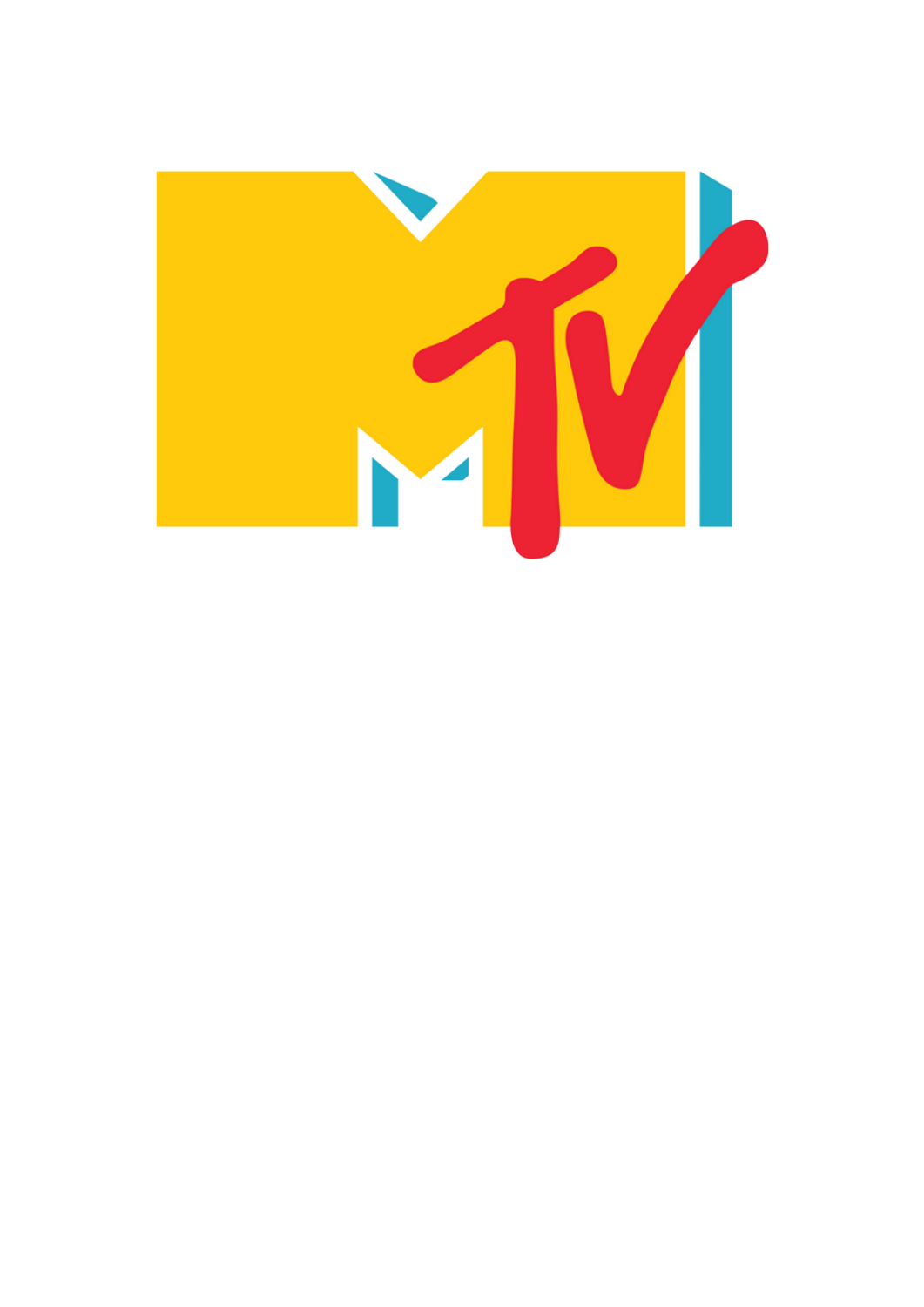

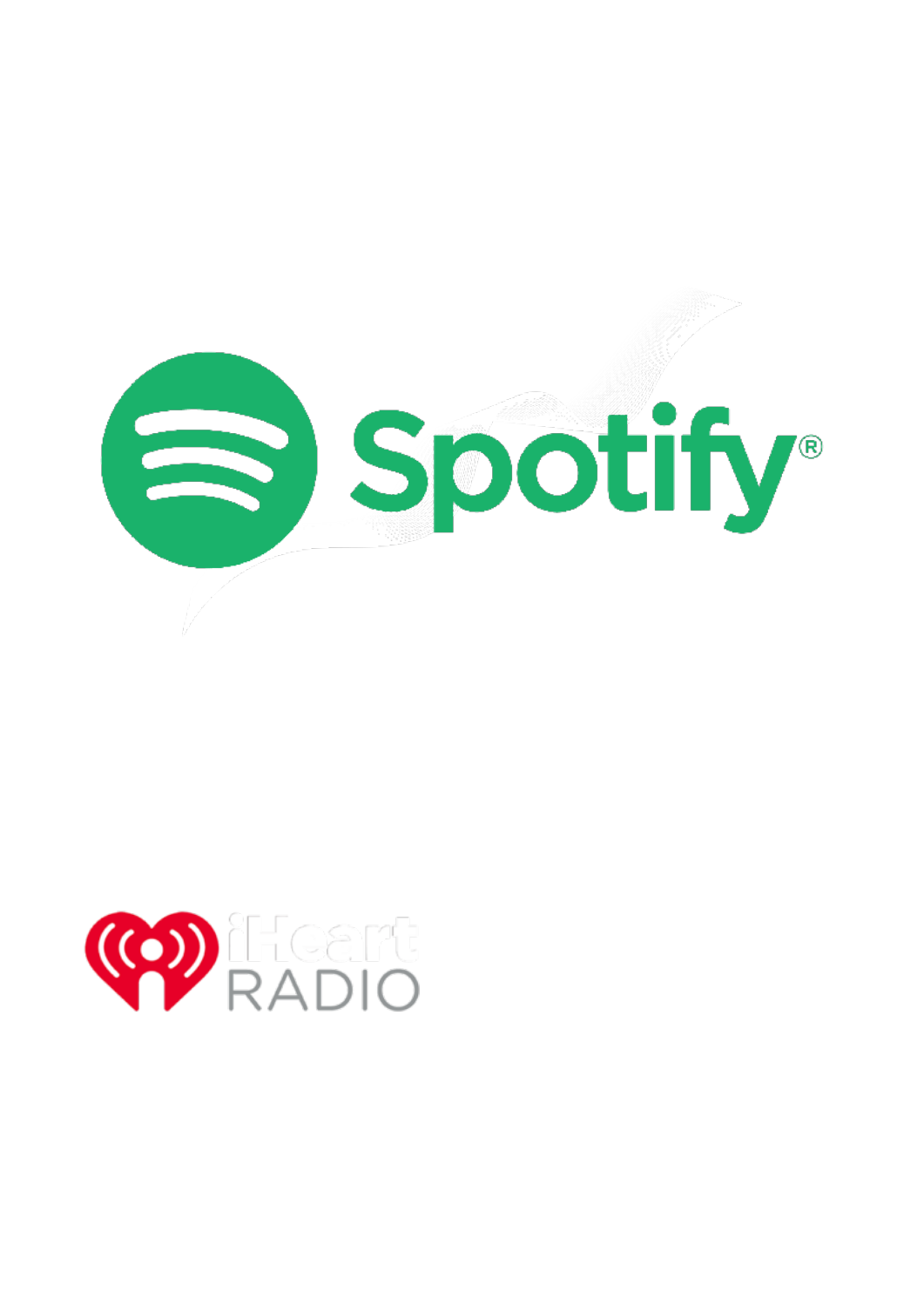

## **let's talk**

Have a question or need help with a project? Let's chat and see what we can do for you!

Name

Please enter your name.

Email

Please enter a valid email address.

Phone

Please enter a valid phone number.

What can we help with? Please type your message.